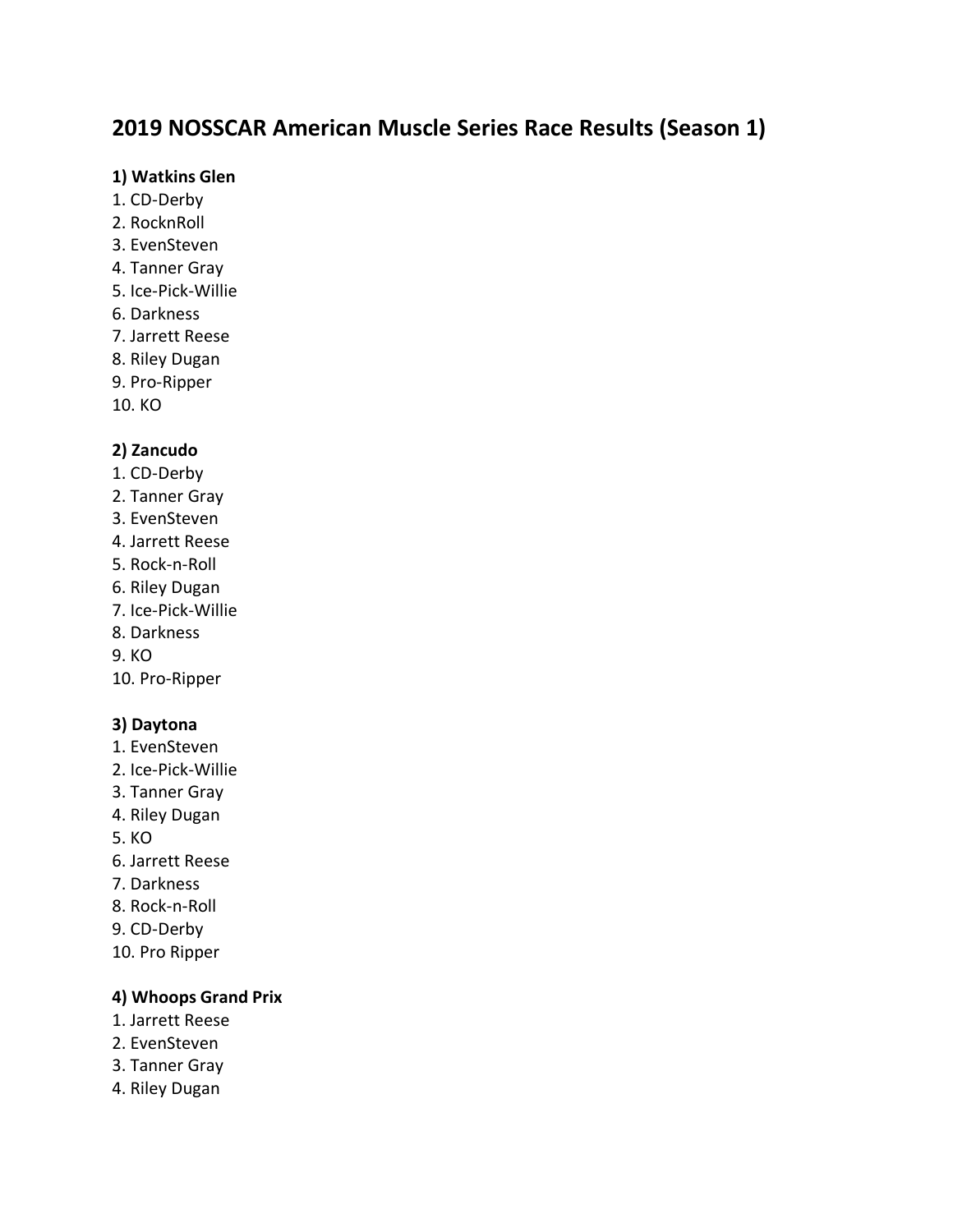- 5. CD-Derby
- 6. KO
- 7. Ice-Pick-Willie
- 8. Pro Ripper
- 9. Rock-n-Roll
- 10. Darkness

# **5) Monza**

- 1. EvenSteven
- 2. Tanner Gray
- 3. Rock-n-Roll
- 4. Jarrett Reese
- 5. Riley Dugan
- 6. CD-Derby
- 7. KO
- 8. Ice-Pick-Willie
- 9. Darkness
- 10. Pro-Ripper

# **6) NOSSCAR Pro Challenge**

- 1. Tanner Gray
- 2. EvenSteven
- 3. CD-Derby
- 4. Riley Dugan
- 5. Jarrett Reese
- 6. Mikhail
- 7. Landon Ott
- 8. Rock-n-Roll
- 9. Austin Views
- 10. Blood Purge
- 11. Tyler Isley

# **7) Pocono 400**

- 1. Mikhail
- 2. EvenSteven
- 3. Jarrett Reese
- 4. Austin Views
- 5. Riley Dugan
- 6. CD-Derby
- 7. Rock-n-Roll
- 8. Tanner Gray
- 9. Blood Purge
- 10. Tyler Isley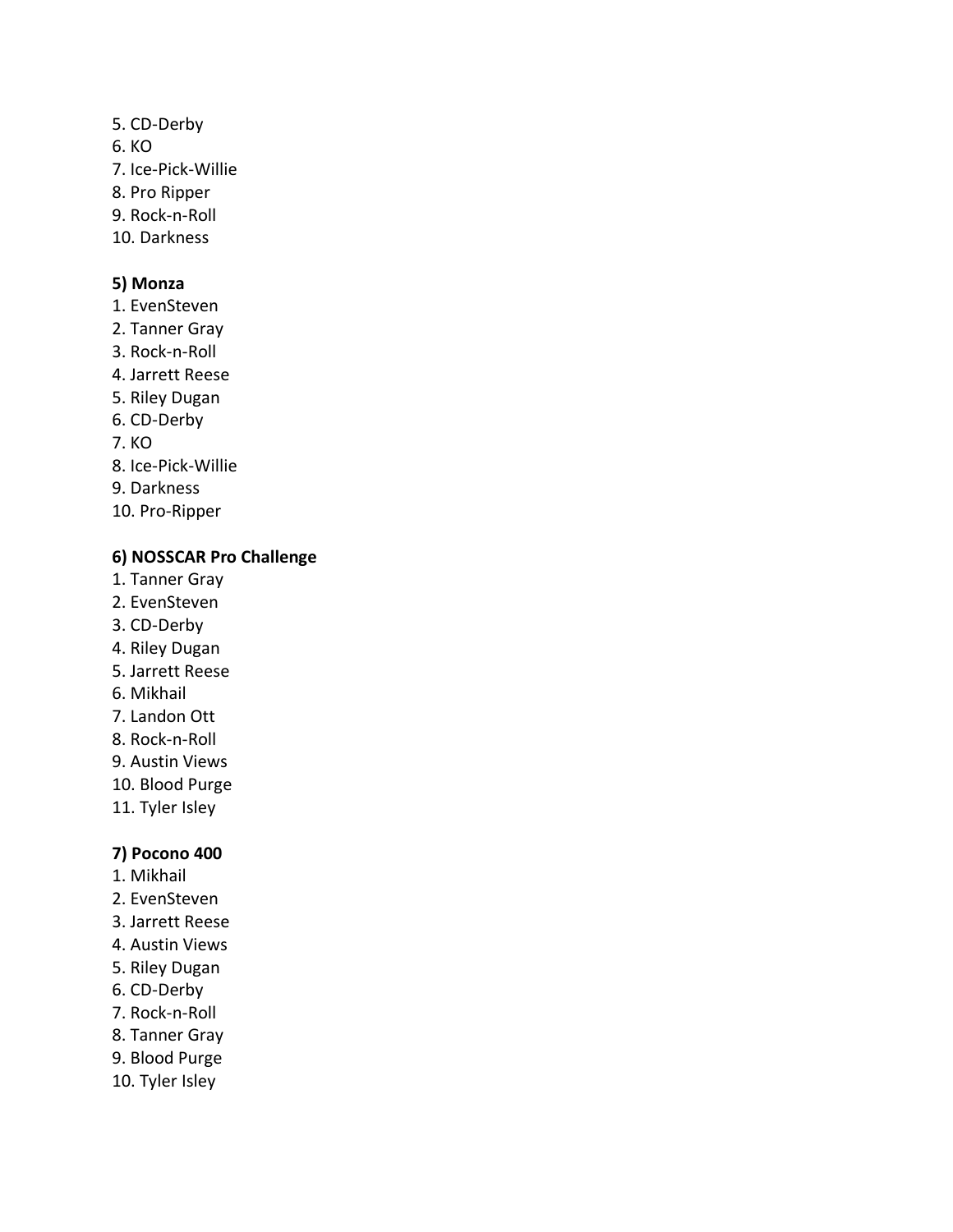#### **8) Treehugger Circuit**

- 1. Tanner Gray
- 2. EvenSteven
- 3. CD-Derby
- 4. Rock-n-Roll
- 5. Mikhail
- 6. Riley Dugan
- 7. Jarrett Reese
- 8. Austin Views
- 9. Blood Purge
- 10. Tyler Isley

### **9) Muscle-In Circuit**

- 1. EvenSteven
- 2. Tanner Gray
- 3. Mikhail
- 4. Riley Dugan
- 5. Rock-n-Roll
- 6. Jarrett Reese
- 7. CD-Derby
- 8. Blood Purge
- 9. Austin Views

#### **10) Charlotte Roval**

- 1. CD-Derby
- 2. Rock-n-Roll
- 3. EvenSteven
- 4. Tanner Gray
- 5. Jarrett Reese
- 6. Riley Dugan
- 7. Mikhail
- 8. Blood Purge
- 9. Austin Views

#### **11) Life Invader Circuit**

- 1. EvenSteven
- 2. CD Derby
- 3. Riley Dugan
- 4. Tyler McMurter
- 5. Jade Burr
- 6. Rock-N-Roll
- 7. Gary Englehart
- 8. Anthony Tripi
- 9. Darkness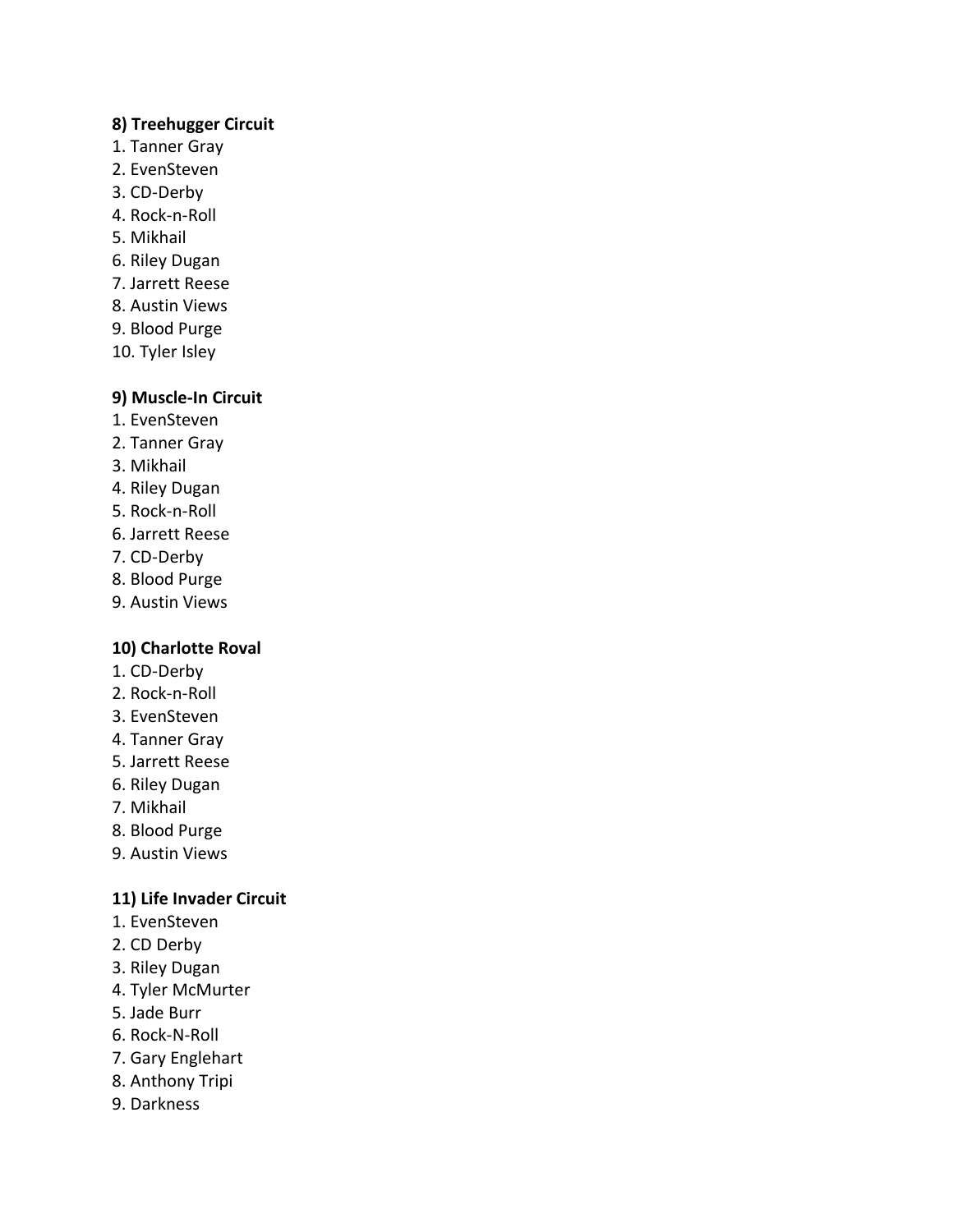10. KO

11. Kodeman

12. Pro-Ripper

## **12) Daily Globe GP**

- 1. Riley Dugan
- 2. EvenSteven
- 3. CD Derby
- 4. Tyler McMurter
- 5. Jade Burr
- 6. Jarrett Reese
- 7. Darkness
- 8. Pro-Ripper
- 9. KO
- 10. Anthony Tripi
- 11. Kodeman
- 12. Rock-n-Roll

#### **13) Sprunksville 500**

- 1. Jade Burr
- 2. Riley Dugan
- 3. Pro-Ripper
- 4. Tyler McMurter
- 5. CD-Derby
- 6. Jarrett Reese
- 7. Darkness
- 8. EvenSteven
- 9. Kodeman
- 10. Anthony Tripi
- 11. Rock-n-Roll
- 12. KO

#### **14) Clockworked Orange GP**

- 1. Tyler McMurter
- 2. CD-Derby
- 3. EvenSteven
- 4. Jarrett Reese
- 5. Riley Dugan
- 6. Jade Burr
- 7. Darkness
- 8. KO
- 9. Kodeman
- 10. Anthony Tripi
- 11. Rock-n-Roll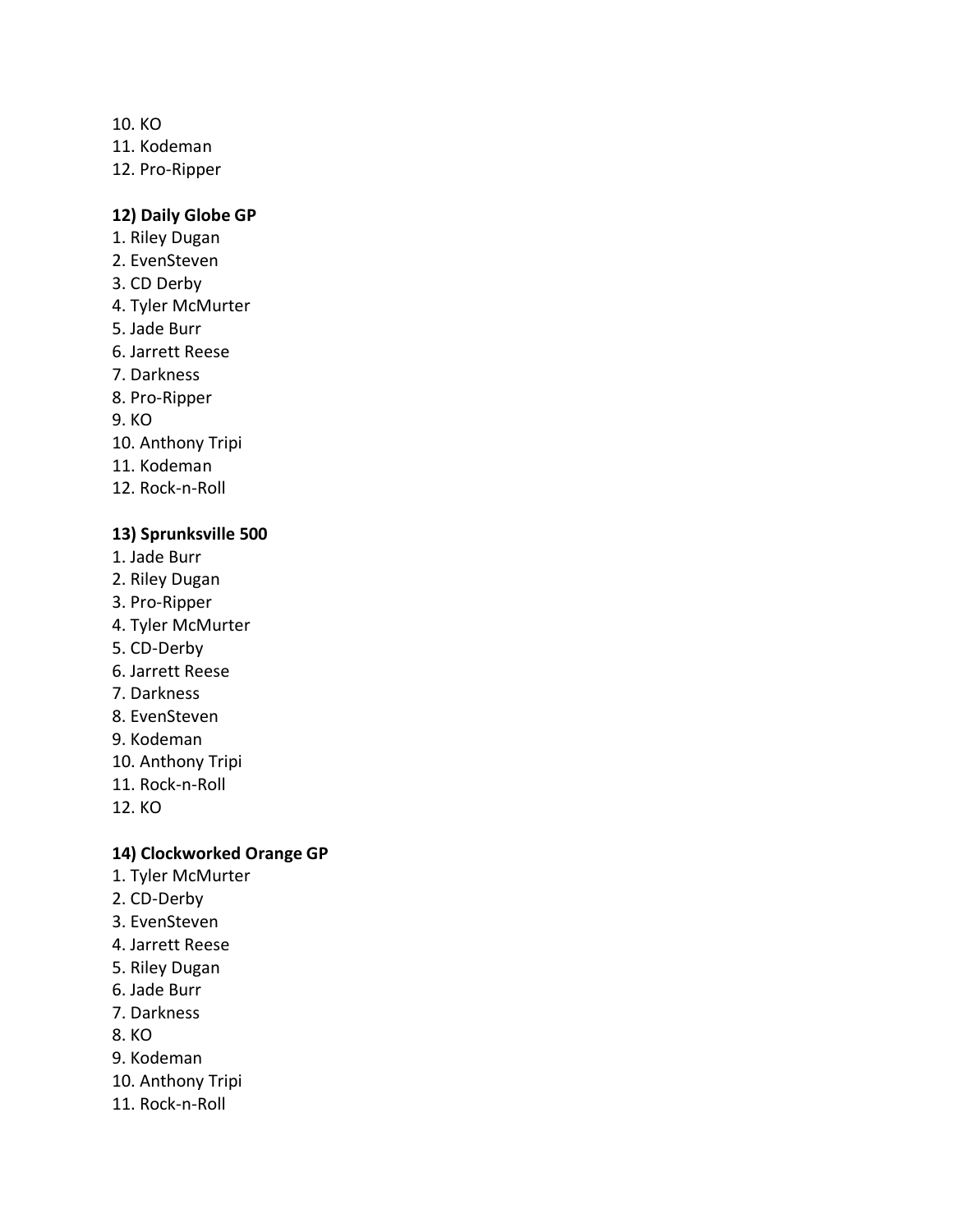# 12. Pro-Ripper

#### **15) Talladega**

- 1. Riley Dugan
- 2. Jarrett Reese
- 3. CD-Derby
- 4. Darkness
- 5. Tyler McMurter
- 6. Anthony Tripi
- 7. KO
- 8. EvenSteven
- 9. Kodeman
- 10. Jade Burr
- 11. Rock-n-Roll

#### **16) Atlanta Speedway**

- 1. Tyler McMurter
- 2. Riley Dugan
- 3. Jarrett Reese
- 4. Buttercakes
- 5. Anthony Tripi
- 6. Austin Views
- 7. Blood Purge
- 8. EvenSteven
- 9. Pro-Ripper
- 10. CD-Derby
- 11. Darkness
- 12. Alana Jaded
- 13. King-Swag
- 14. KO

#### **17) Mountain Circuit**

- 1. Riley Dugan
- 2. EvenSteven
- 3. CD-Derby
- 4. Jarrett Reese
- 5. Tyler McMurter
- 6. KO
- 7. Darkness
- 8. Blood Purge
- 9. King-Swag
- 10. Buttercakes
- 11. Alana Jaded
- 12. Austin Views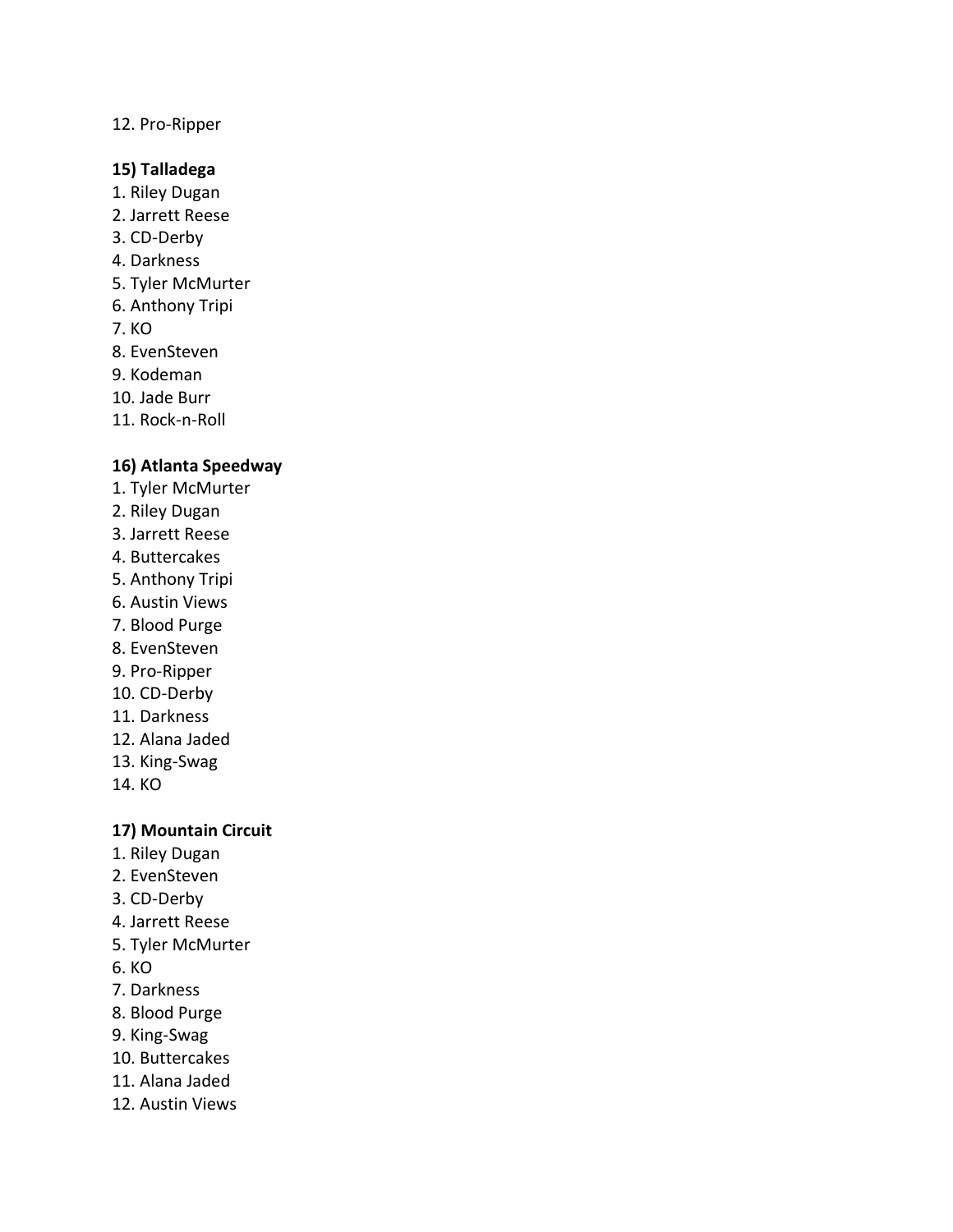#### **18) Vinewood 500**

- 1. Jarrett Reese
- 2. Tyler McMurter
- 3. EvenSteven
- 4. Riley Dugan
- 5. Blood Purge
- 6. CD-Derby
- 7. Buttercakes
- 8. King-Swag
- 9. Alana Jaded

10. KO

- 11. Darkness
- 12. Austin Views
- 13. Kodeman

#### **19) Los Santos Tour di Beach**

- 1. EvenSteven
- 2. Tyler McMurter
- 3. Jarrett Reese
- 4. CD-Derby
- 5. KO
- 6. Riley Dugan
- 7. Alana Jaded
- 8. Blood Purge
- 9. Darkness
- 10. Kodeman
- 11. Buttercakes
- 12. Austin Views
- 13. King-Swag

#### **20) Pillbox Raceway Park**

- 1. EvenSteven
- 2. Riley Dugan
- 3. CD-Derby
- 4. Buttercakes
- 5. Darkness
- 6. Tyler McMurter
- 7. Jarrett Reese
- 8. Blood Purge
- 9. KO
- 10. Alana Jaded
- 11. Austin Views
- 12. Kodeman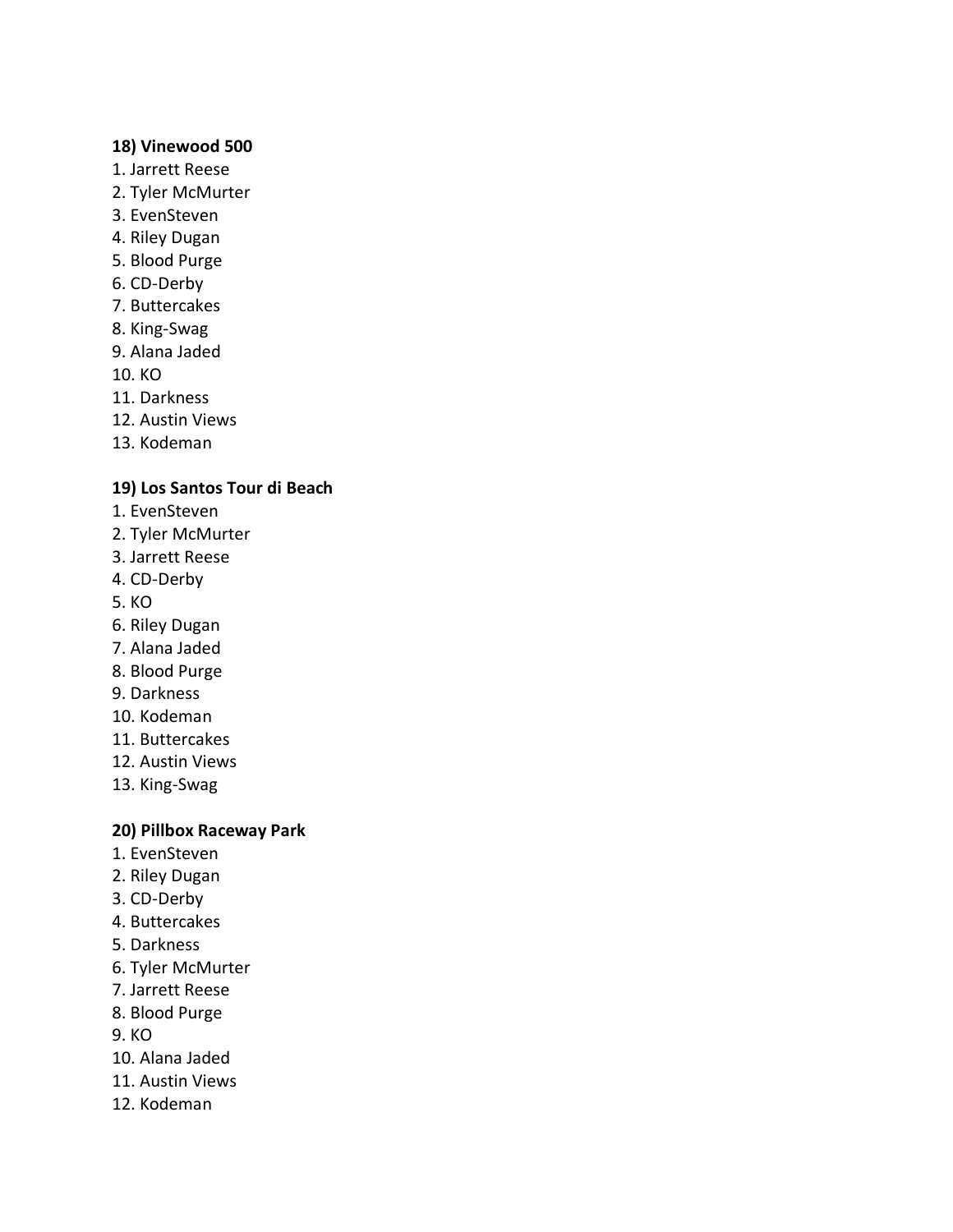#### 13. King-Swag

#### **21) Bowman Gray Stadium**

- 1. Tanner Gray
- 2. Tyler McMurter
- 3. CD-Derby
- 4. Jarrett Reese
- 5. Riley Dugan
- 6. Ice-Pick-Willie
- 7. Anthony Tripi
- 8. Darkness
- 9. Rock-n-Roll
- 10. Alana Jaded
- 11. Blood Purge
- 12. King-Swag
- 13. KO

### **22) Montreal**

- 1. CD-Derby
- 2. Tyler McMurter
- 3. Riley Dugan
- 4. Anthony Tripi
- 5. Tanner Gray
- 6. Darkness
- 7. Jarrett Reese
- 8. KO
- 9. Blood Purge
- 10. Ice-Pick-Willie
- 11. Alana Jaded
- 12. EvenSteven

#### **23) Martinsville**

- 1. CD-Derby
- 2. Anthony Tripi
- 3. Riley Dugan
- 4. KO
- 5. Jarrett Reese
- 6. Tyler McMurter
- 7. Darkness
- 8. Ice-Pick-Willie
- 9. KO
- 10. Alana Jaded
- 11. Rock-n-Roll
- 12. Blood Purge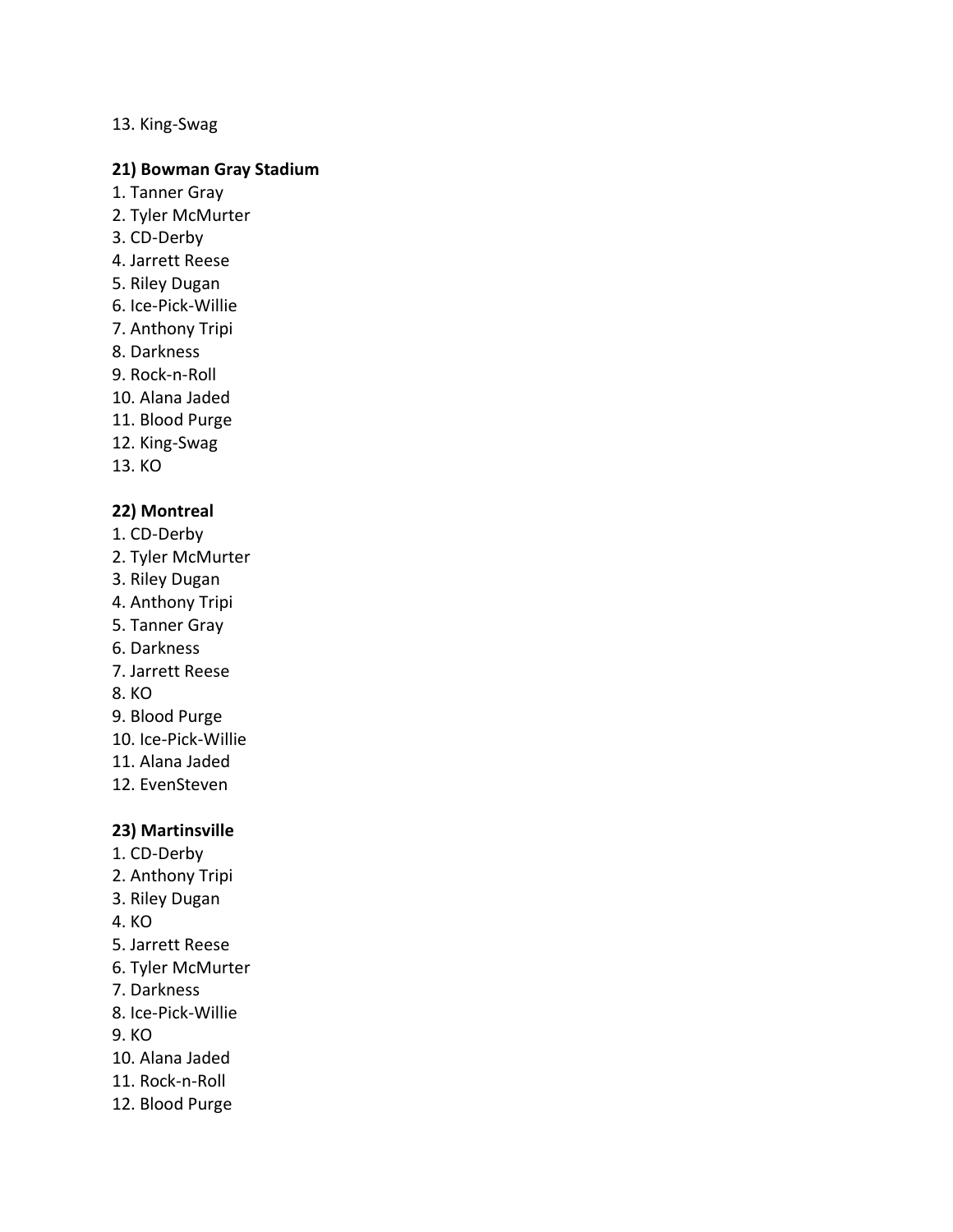#### **24) Kansas Speedway**

- 1. Jarrett Reese
- 2. Blood Purge
- 3. Alana Jaded
- 4. Tyler McMurter
- 5. Anthony Tripi
- 6. Ice-Pick-Willie
- 7. CD-Derby
- 8. Darkness
- 9. Riley Dugan
- 10. EvenSteven
- 11. KO

# **25) Talladega**

- 1. EvenSteven
- 2. Ice-Pick-Willie
- 3. Tyler McMurter
- 4. Jarrett Reese
- 5. Anthony Tripi
- 6. Riley Dugan
- 7. Darkness
- 8. Blood Purge
- 9. CD-Derby
- 10. Alana Jaded
- 11. KO

#### **26) Muscle Circuit**

- 1. Tyler McMurter
- 2. CD-Derby
- 3. EvenSteven
- 4. Riley Dugan
- 5. KO
- 6. Rock-n-Roll
- 7. Jarrett Reese
- 8. Anthony Tripi
- 9. Blood-Purge
- 10. Alana Jaded
- 11. Darkness
- 12. Ryan Shreck
- 13. Austin Views

#### **27) Mosh Pit MotorPlex**

1. Tyler McMurter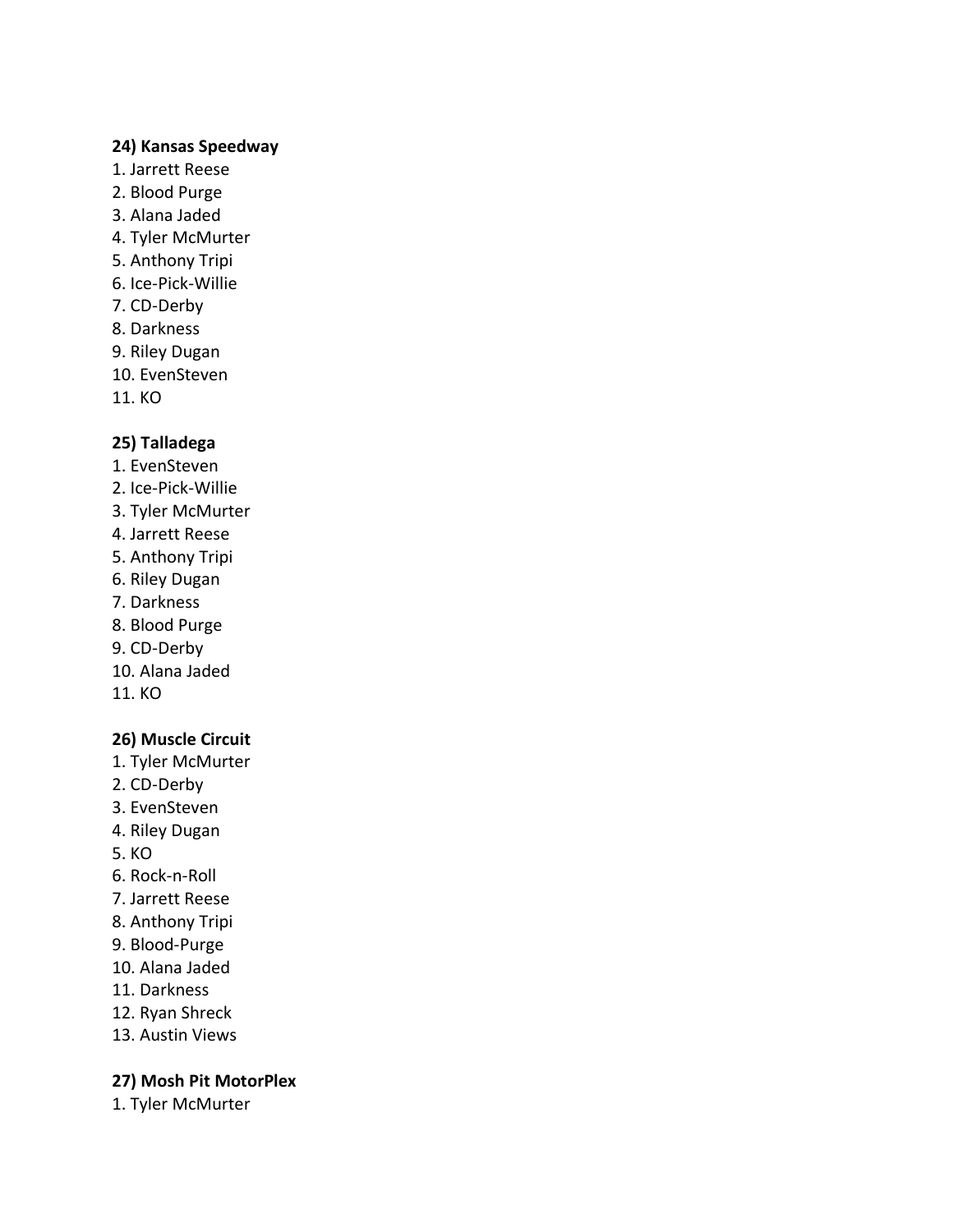- 2. Blood-Purge
- 3. Rock-n-Roll
- 4. CD-Derby
- 5. Riley Dugan
- 6. EvenSteven
- 7. Anthony Tripi
- 8. Darkness
- 9. KO
- 10. Alana Jaded
- 11. Ryan Shreck
- 12. Jarrett Reese
- 13. Austin Views

#### **28) Road America**

- 1. KO
- 2. EvenSteven
- 3. CD-Derby
- 4. Darkness
- 5. Anthony Tripi
- 6. Tyler McMurter
- 7. Blood-Purge
- 8. Austin Views
- 9. Riley Dugan
- 10. Rock-n-Roll
- 11. Ryan Shreck
- 12. Alana Jaded

#### **29) Vinewood Grand Prix (35-min race)**

- 1. EvenSteven
- 2. Tyler McMurter
- 3. CD-Derby
- 4. Rock-n-Roll
- 5. KO
- 6. Darkness
- 7. Blood-Purge
- 8. Austin Views
- 9. Anthony Tripi
- 10. Ryan Shreck
- 11. Alana Jaded
- 12. Riley Dugan

# **30) Long Haul Grand Prix**

- 1. KO
- 2. EvenSteven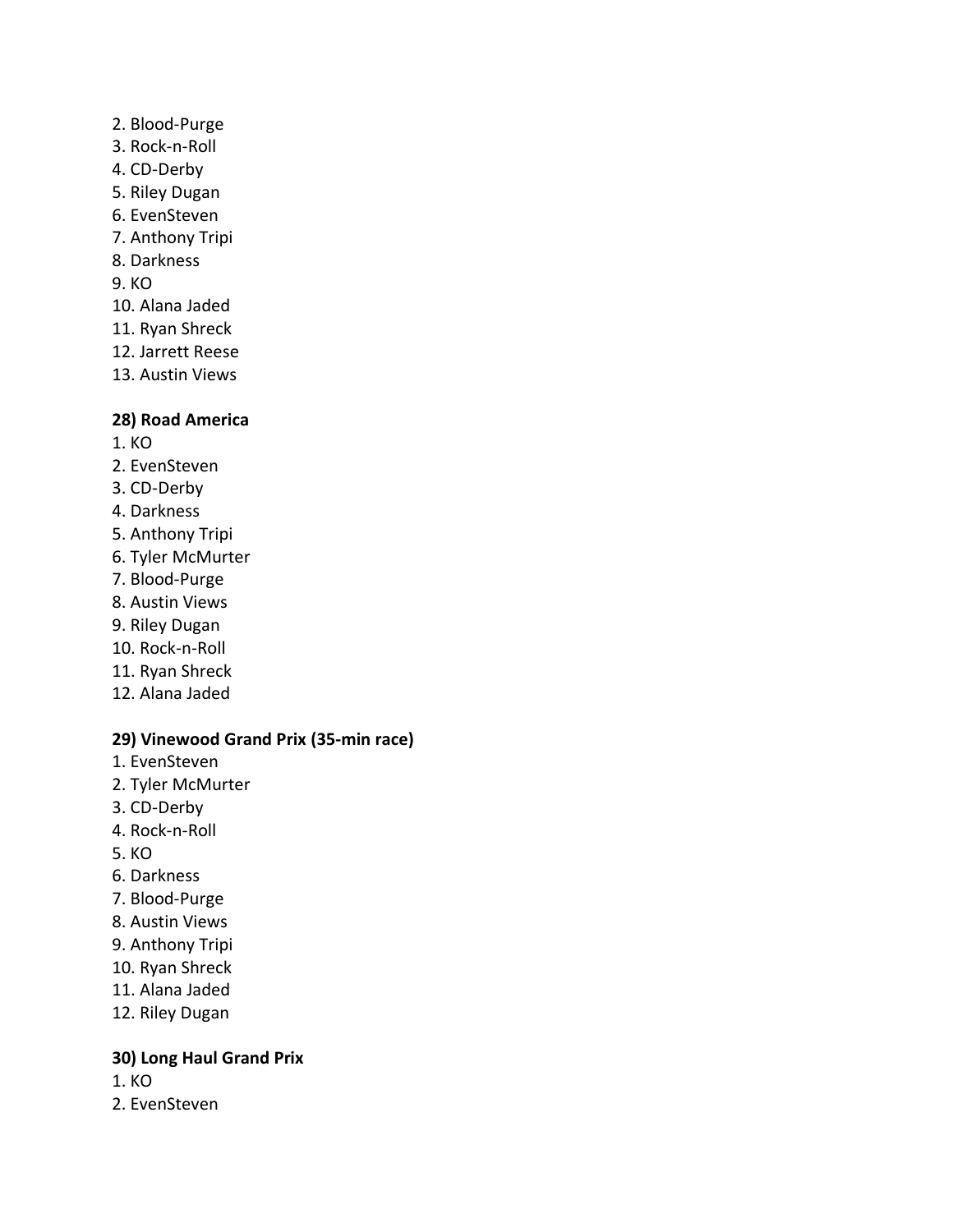- 3. Blood-Purge 4. Tyler McMurter 5. Rock-n-Roll 6. Alana Jaded 7. CD-Derby 8. Darkness 9. Ryan Shreck
- 10. Anthony Tripi

# **2019 NOSSCAR American Muscle Series Final Standings (Season 1)**

1. EvenSteven: 356 pts \*8 wins 2. CD-Derby: 272 pts \*5 wins 3. Jarrett Reese: 206 pts \*3 wins 4. Tyler McMurter: 202 pts \*4 wins 5. Riley Dugan: 176 pts \*3 wins 6. Tanner Gray: 128 pts \*3 wins 7. KO-BMDG: 121 pts \*2 wins 8. Rock-n-Roll: 119 pts 9. Darkness: 109 pts 10. Blood Purge: 96 pts 11. Anthony Tripi: 83 pts 12. Ice-Pick-Willie: 63 pts 13. Mikhail: 43 pts \*1 win 14. Alana Jaded: 42 pts 15. Austin Views: 41 pts 16. Jade Burr: 37 pts \*1 win 17. Buttercakes: 24 pts 18. Pro-Ripper: 16 pts 19. Kodeman: 16 pts 20. King-Swag: 11 pts 21. Ryan Shreck: 8 pts 22. Landon Ott: 5 pts 23. Tyler Isley: 5 pts

# **2020 NOSSCAR American Muscle Series Race Results (Season 2)**

**1) Daytona Fri. Jan. 10**

- 1. AJ Ayrton
- 2. Anthony Tripi
- 3. CD-Derby
- 4. Ian
- 5. KO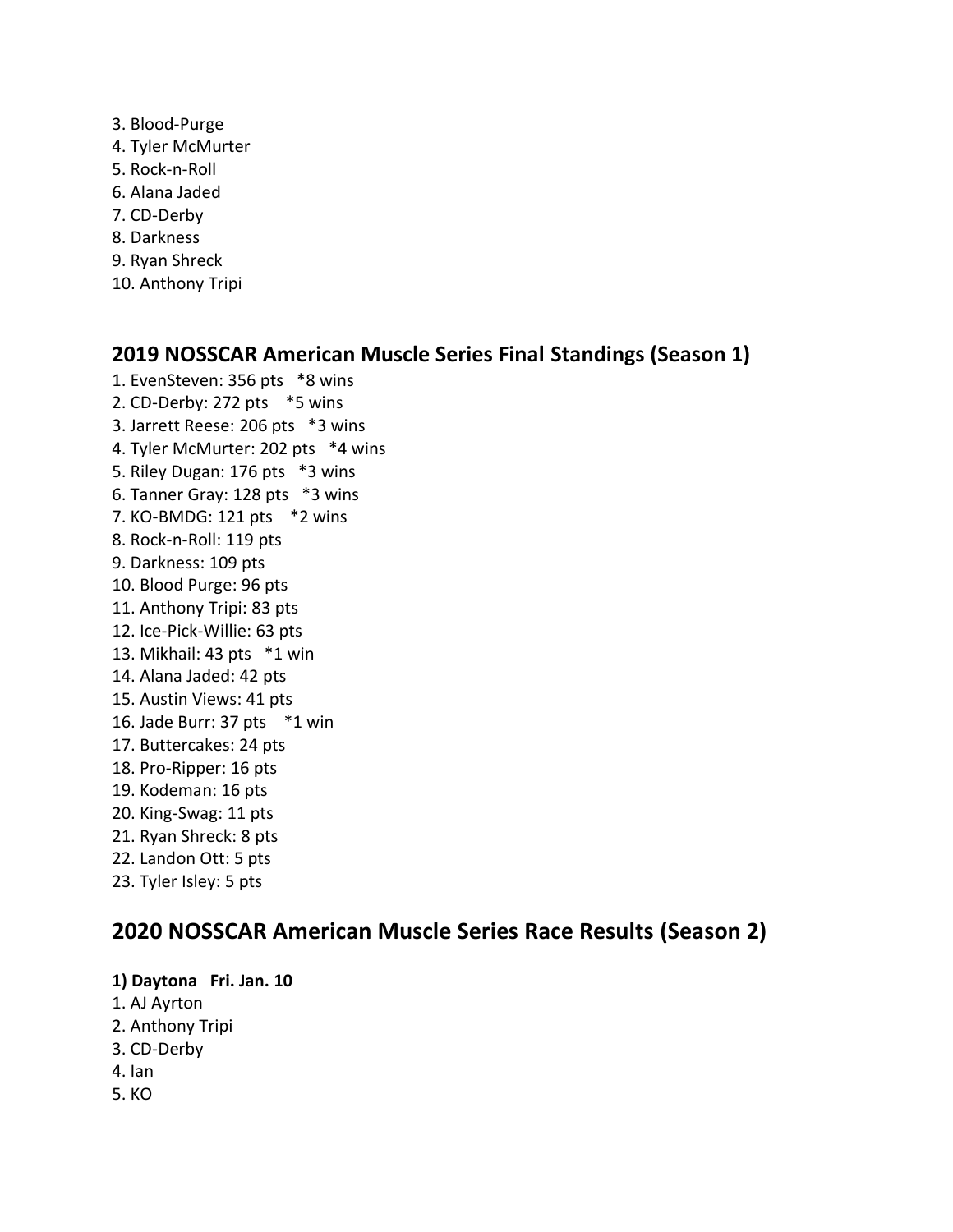#### 6. Jarrett Reese

- 7. Jade Burr
- 8. Even-Steven
- 9. Robert Lohman Sr.
- 10. Blood-Purge
- 11. Darkness
- 12. Mikhail
- 13. Like-2-Race

#### **2) Zancudo Jan. 10**

- 1. CD-Derby
- 2. Even-Steven
- 3. Jarrett Reese
- 4. Mikhail
- 5. AJ Ayrton
- 6. Anthony Tripi
- 7. KO
- 8. Darkness
- 9. Ian
- 10. Jade Burr
- 11. Robert Lohman Sr.
- 12. Blood-Purge

#### **3) Charlotte Roval Jan. 10**

- 1. CD-Derby
- 2. EvenSteven
- 3. Mikhail
- 4. AJ Ayrton
- 5. Jarrett Reese
- 6. Anthony Tripi
- 7. Ian
- 8. KO
- 9. Jade Burr
- 10. Robert Lohman Sr.
- 11. Blood-Purge
- 12. Like-2-Race
- 13. Darkness

#### **4) Talladega Jan. 10**

- 1. Jade Burr
- 2. Even-Steven
- 3. Anthony Tripi
- 4. Blood-Purge
- 5. KO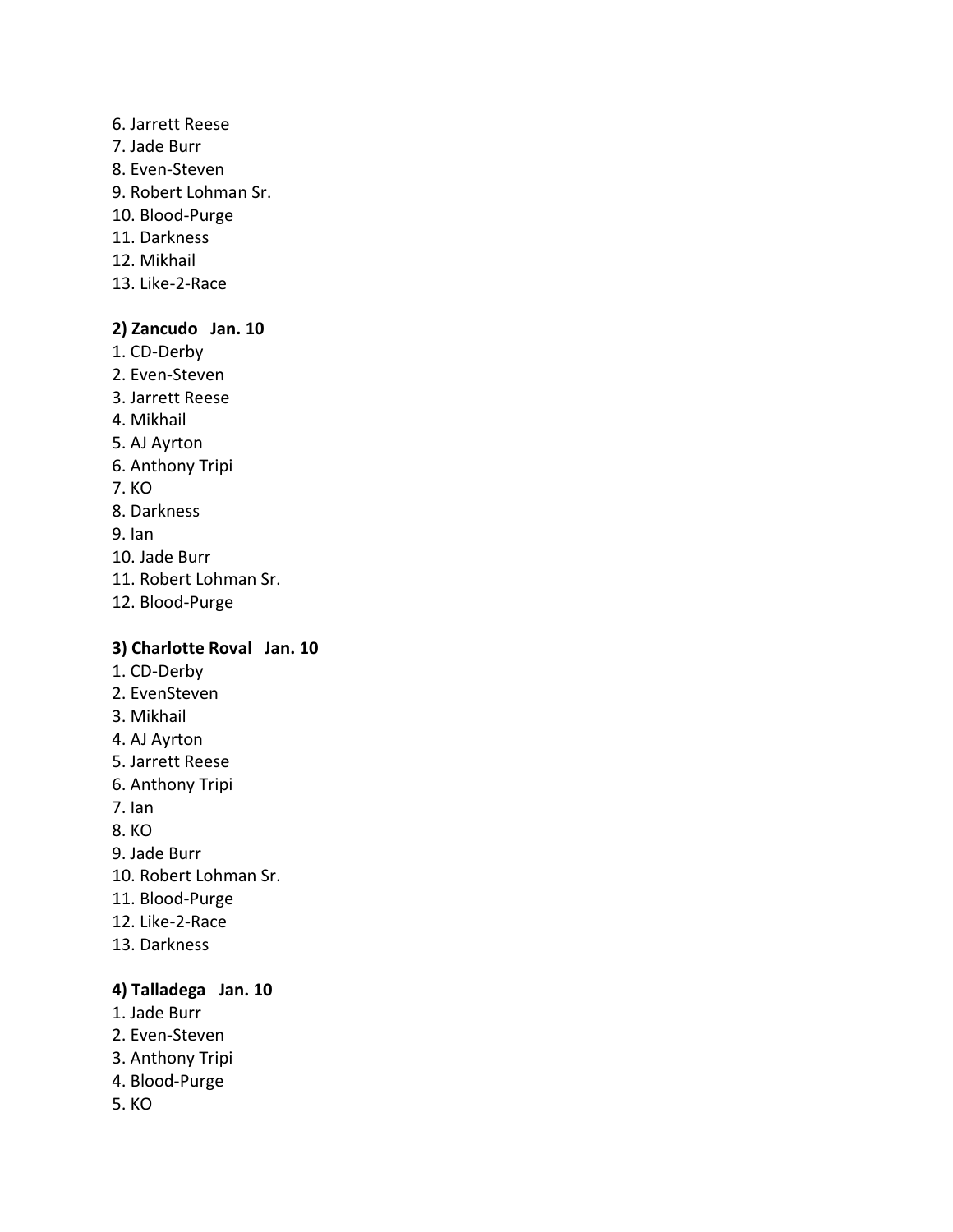- 6. Mikhail
- 7. AJ Ayrton
- 8. Darkness
- 9. Ian
- 10. Jarrett Reese
- 11. Robert Lohman Sr.
- 12. CD-Derby

# **5) Bristol Jan. 10**

- 1. CD-Derby
- 2. Even-Steven
- 3. Anthony Tripi
- 4. Mikhail
- 5. KO
- 6. AJ Ayrton
- 7. Jade Burr
- 8. Jarrett Reese
- 9. Blood-Purge
- 10. Robert Lohman Sr.
- 11. Ian

# **6) Bowman Gray Jan. 17**

- 1. CD-Derby
- 2. Jade Burr
- 3. Ayrton Frederick
- 4. EvenSteven
- 5. Tanner Gray
- 6. Jarrett Reese
- 7. The General
- 8. Blood-Purge
- 9. Ian
- 10. Derek Roberts
- 11. KO
- 12. Anthony Tripi
- 13. Robert Lohman Sr.

# **7) Clockworked Orange G.P. Jan. 17**

- 1. CD-Derby
- 2. EvenSteven
- 3. Jade Burr
- 4. KO
- 5. Jarrett Reese
- 6. Tanner Gray
- 7. Ayrton Frederick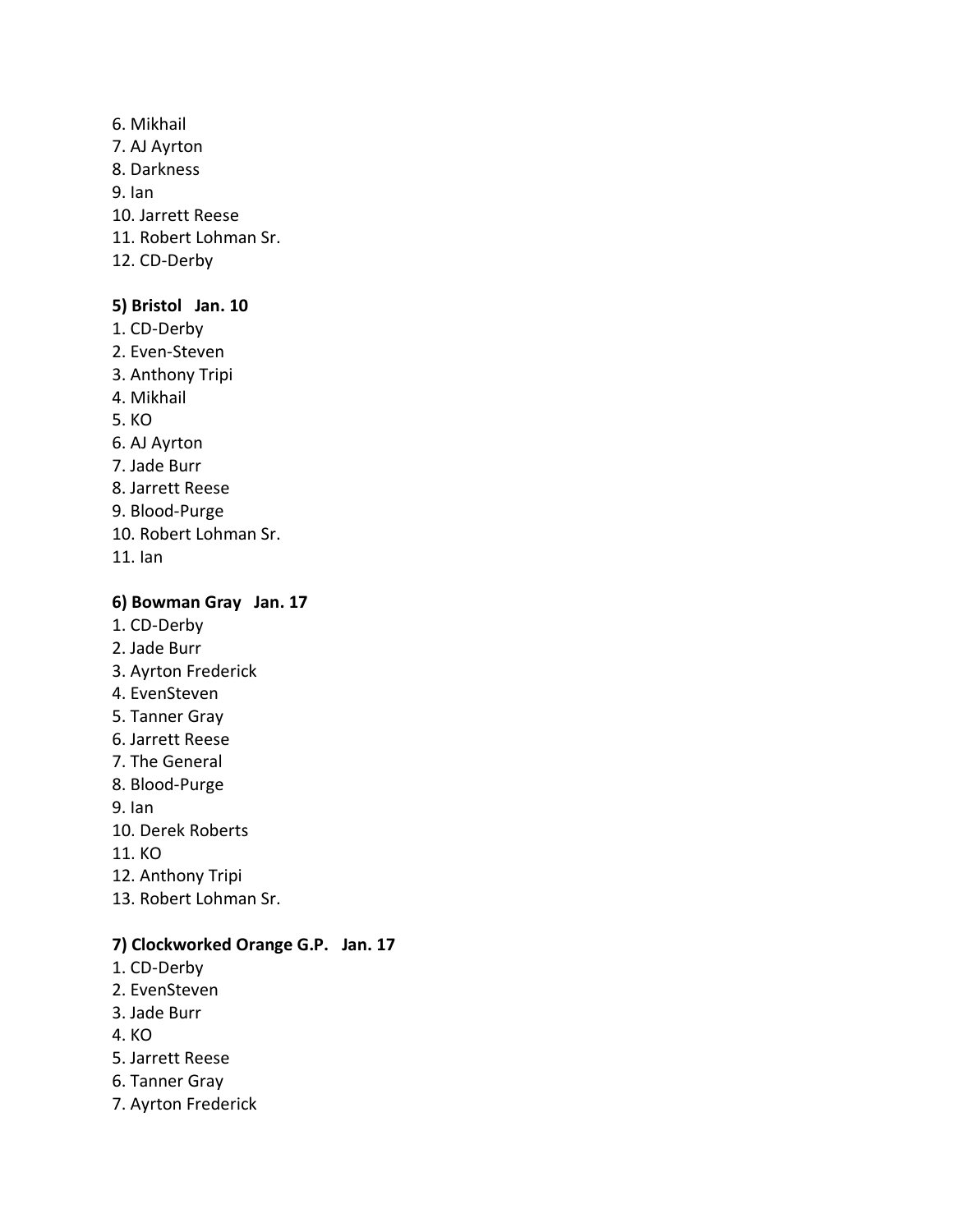8. Anthony Tripi 9. Derek Roberts 10. Ian 11. Blood-Purge 12. Robert Lohman Sr.

# **8) Vinewood 500 Jan. 17**

- 1. Jarrett Reese 2. EvenSteven 3. CD-Derby 4. Tanner Gray 5. Ayrton Frederick 6. Blood-Purge 7. Anthony Tripi 8. Derek Roberts  $9. K<sub>O</sub>$
- 10. Jade Burr
- 11. Robert Lohman Sr.
- 12. Ian

#### **9) Montreal Jan. 17**

- 1. Ayrton Frederick
- 2. EvenSteven
- 3. Anthony Tripi
- 4. Jarrett Reese
- 5. KO
- 6. CD-Derby
- 7. Ian
- 8. Jade Burr
- 9. Blood-Purge
- 10. Tanner Gray
- 11. Derek Roberts

#### **10) Mosh Pit G.P. Jan. 17**

- 1. Ian
- 2. Ayrton Frederick
- 3. EvenSteven
- 4. KO
- 5. Jarrett Reese
- 6. Anthony Tripi
- 7. CD-Derby
- 8. Jade Burr
- 9. Blood-Purge
- 10. Robert Lohman Sr.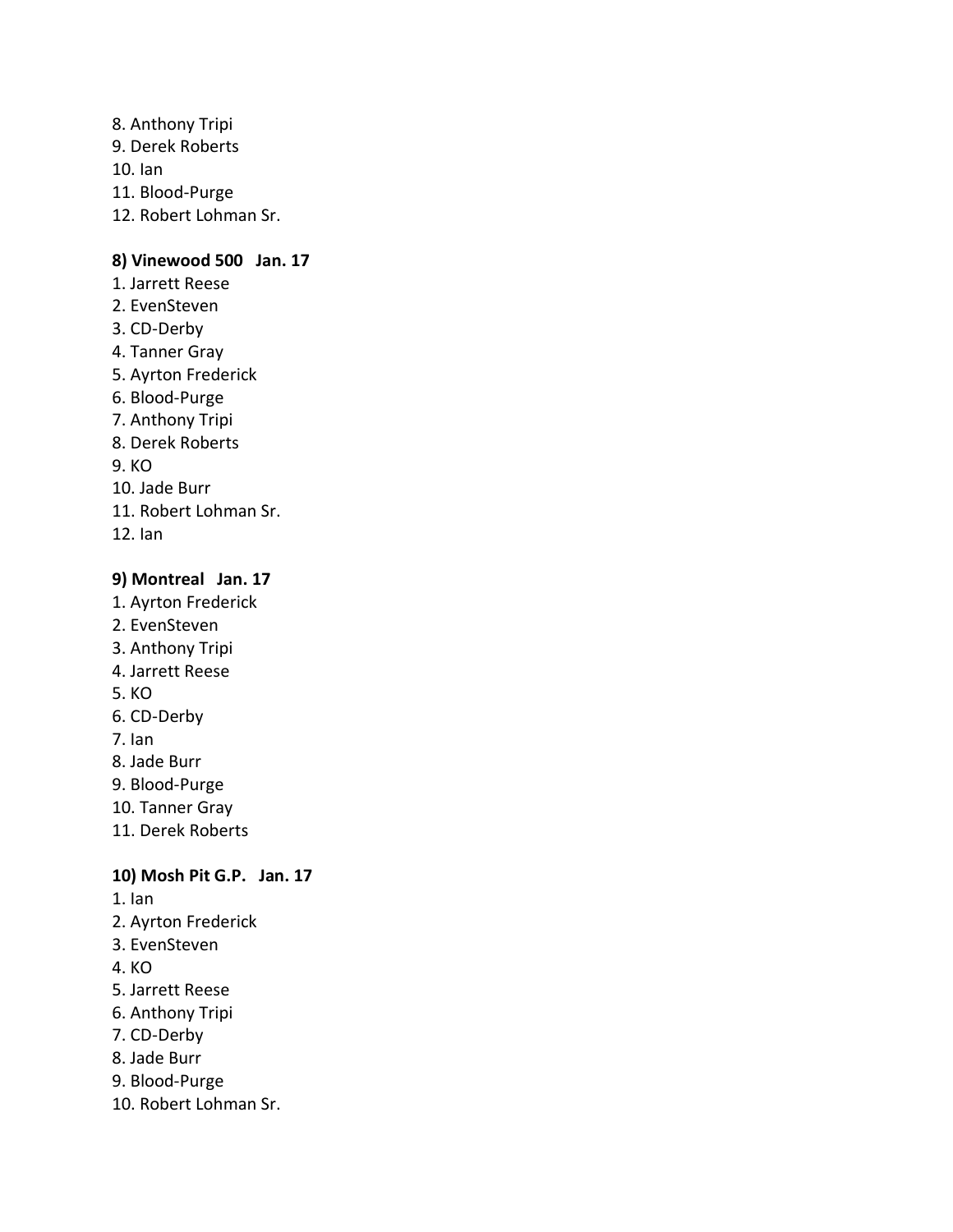#### **\*\*All-Star Race: Triple Oval Track\*\***

- 1. CD-Derby
- 2. EvenSteven
- 3. Ayrton Frederick
- 4. Anthony Tripi
- 5. Ian
- 6. General
- 7. Joshua Stewart
- 8. Blood-Purge
- 9. KO
- 10. Tyler McMurter
- 11. Dakota Pate
- 12. Kodeman
- 13. Derek Roberts
- 14. Robert Lohman Sr.
- 15. Ryan Shreck
- 16. Pro-Ripper

#### **11) Road America Jan. 24**

- 1. Ayrton Frederick
- 2. Ian
- 3. KO
- 4. EvenSteven
- 5. CD-Derby
- 6. Dakota Pate
- 7. Joshua Stewart
- 8. General
- 9. Derek Roberts
- 10. Kodeman
- 11. Blood-Purge
- 12. Robert Lohman Sr.

#### **12) Pillbox Grand Prix Jan. 24**

- 1. EvenSteven
- 2. Ayrton Frederick
- 3. CD-Derby
- 4. Ian
- 5. Derek Roberts
- 6. General
- 7. KO
- 8. Joshua Stewart
- 9. Dakota Pate
- 10. Blood-Purge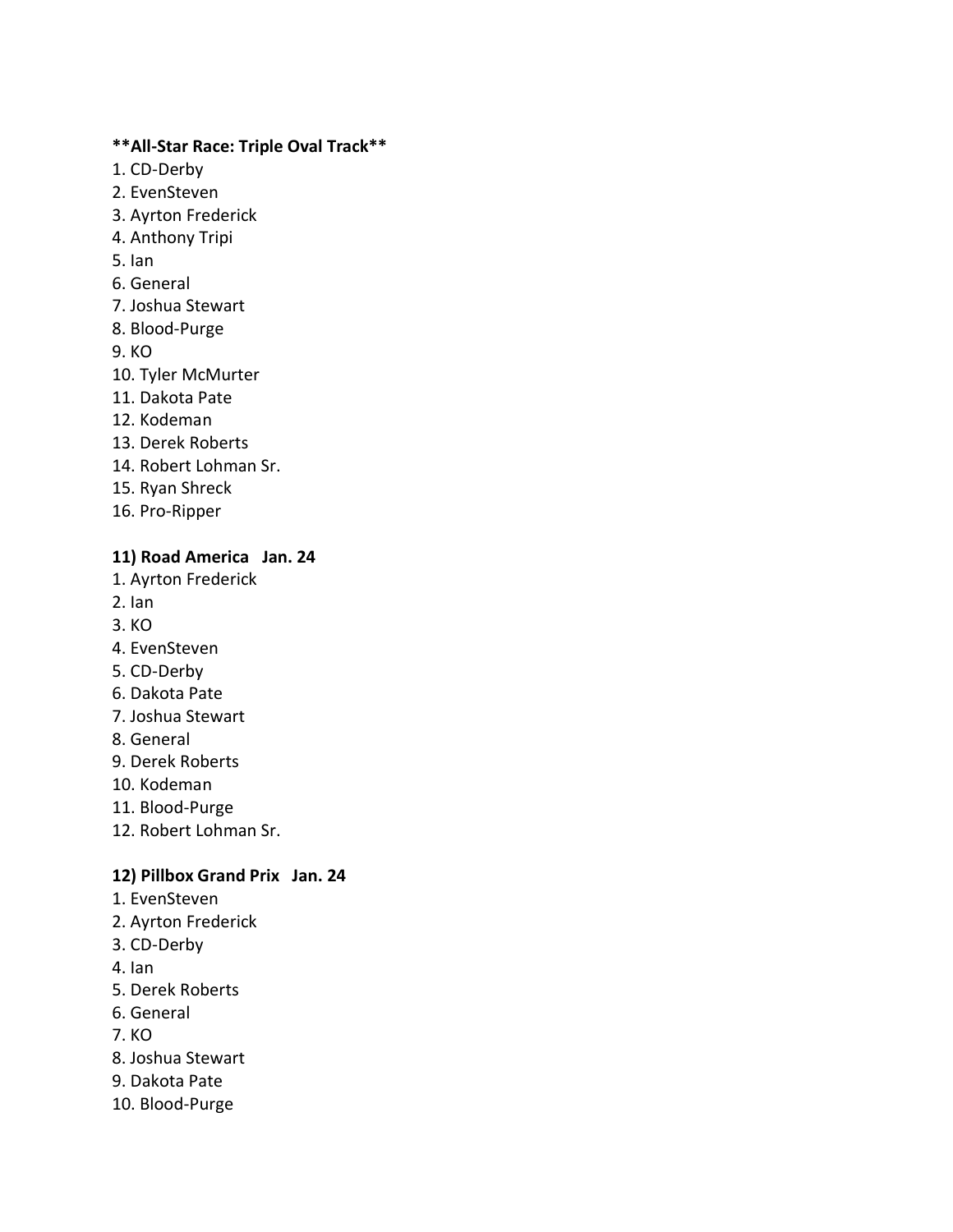11. Kodeman

12. Robert Lohman Sr.

#### **13) Martinsville Jan. 24**

- 1. CD-Derby
- 2. Derek Roberts
- 3. Ayrton Frederick
- 4. EvenSteven
- 5. KO
- 6. Ian
- 7. General
- 8. Joshua Stewart
- 9. Dakota Pate
- 10. Kodeman
- 11. Robert Lohman Sr.

#### **14) Kansas Jan. 24**

- 1. CD-Derby
- 2. Joshua Stewart
- 3. KO
- 4. Dakota Pate
- 5. Robert Lohman Sr.
- 6. Ian
- 7. General
- 8. Ayrton Frederick
- 9. Derek Roberts
- 10. EvenSteven

#### **15) Whoops Grand Prix Jan. 24**

- 1. Ayrton Frederick
- 2. Ian
- 3. CD-Derby
- 4. KO
- 5. EvenSteven
- 6. Dakota Pate
- 7. Derek Roberts
- 8. Robert Lohman Sr.
- 9. Joshua Stewart

#### **16) Monza Jan. 31**

- 1. Dakota Pate
- 2. Jarrett Reese
- 3. Derek Roberts
- 4. CD-Derby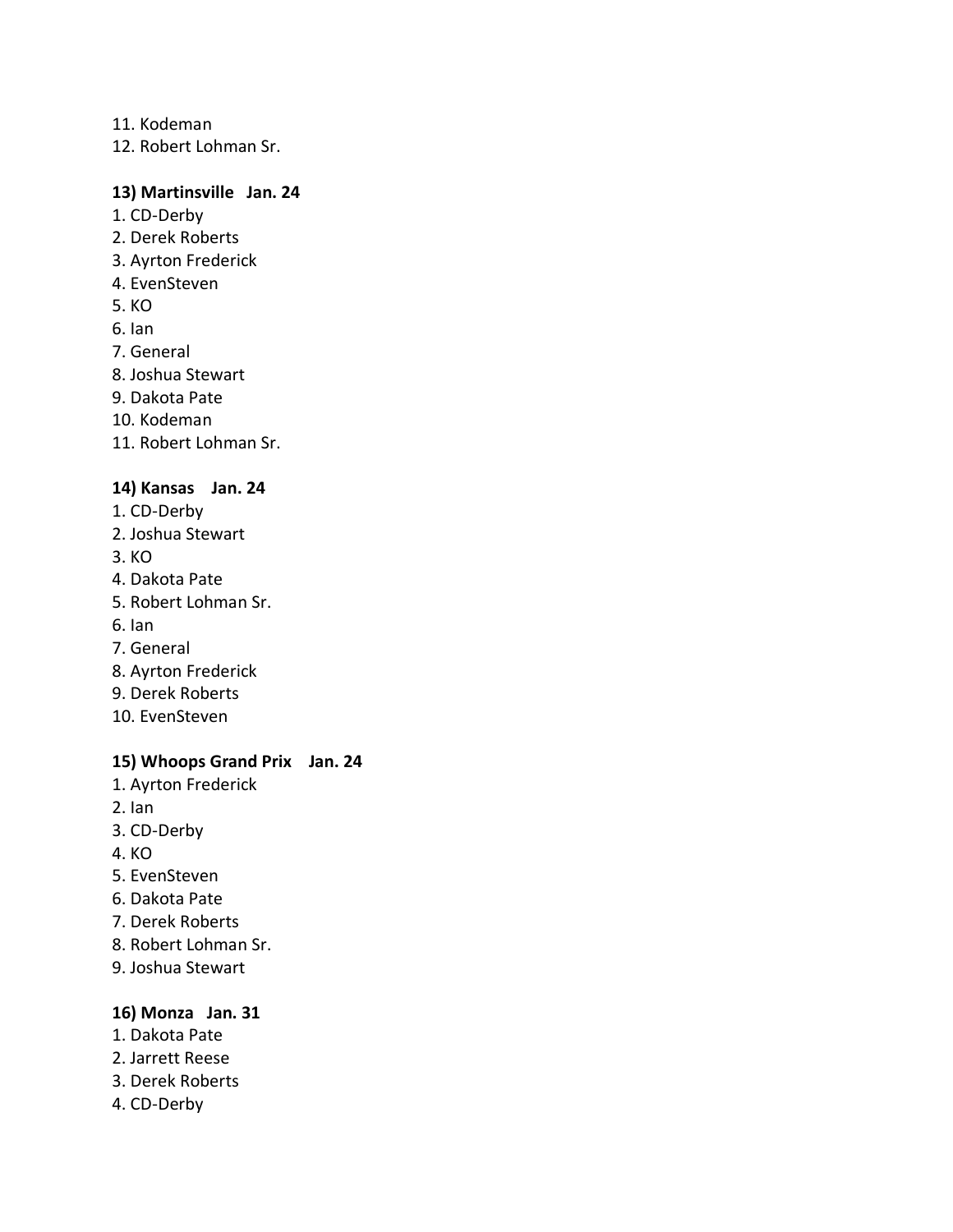- 5. Ayrton Frederick
- 6. Kodeman
- 7. Grimmsanity
- 8. Robert Lohman Sr.
- 9. Anthony Tripi

#### **17) Watkins Glen Jan. 31**

- 1. CD-Derby
- 2. Ayrton Frederick
- 3. Derek Roberts
- 4. Jarrett Reese
- 5. Darkness
- 6. Kodeman
- 7. Robert Lohman Sr.
- 8. Grimmsanity
- 9. Anthony Tripi

#### **18) Atlanta Jan. 31**

- 1. Grimmsanity
- 2. Derek Roberts
- 3. Robert Lohman Sr.
- 4. CD-Derby
- 5. Ayrton Frederick
- 6. Darkness
- 7. Jarrett Reese
- 8. Kodeman
- 9. Anthony Tripi

# **19) Treehugger Circuit Jan. 31**

- 1. Ayrton Frederick
- 2. Jarrett Reese
- 3. Darkness
- 4. Derek Roberts
- 5. CD-Derby
- 6. Grimmsanity
- 7. Robert Lohman Sr.
- 8. Kodeman
- 9. Anthony Tripi
- 10. KO

# **20) Long Haul Circuit Jan. 31**

- 1. Jarrett Reese
- 2. Grimmsanity
- 3. Ayrton Frederick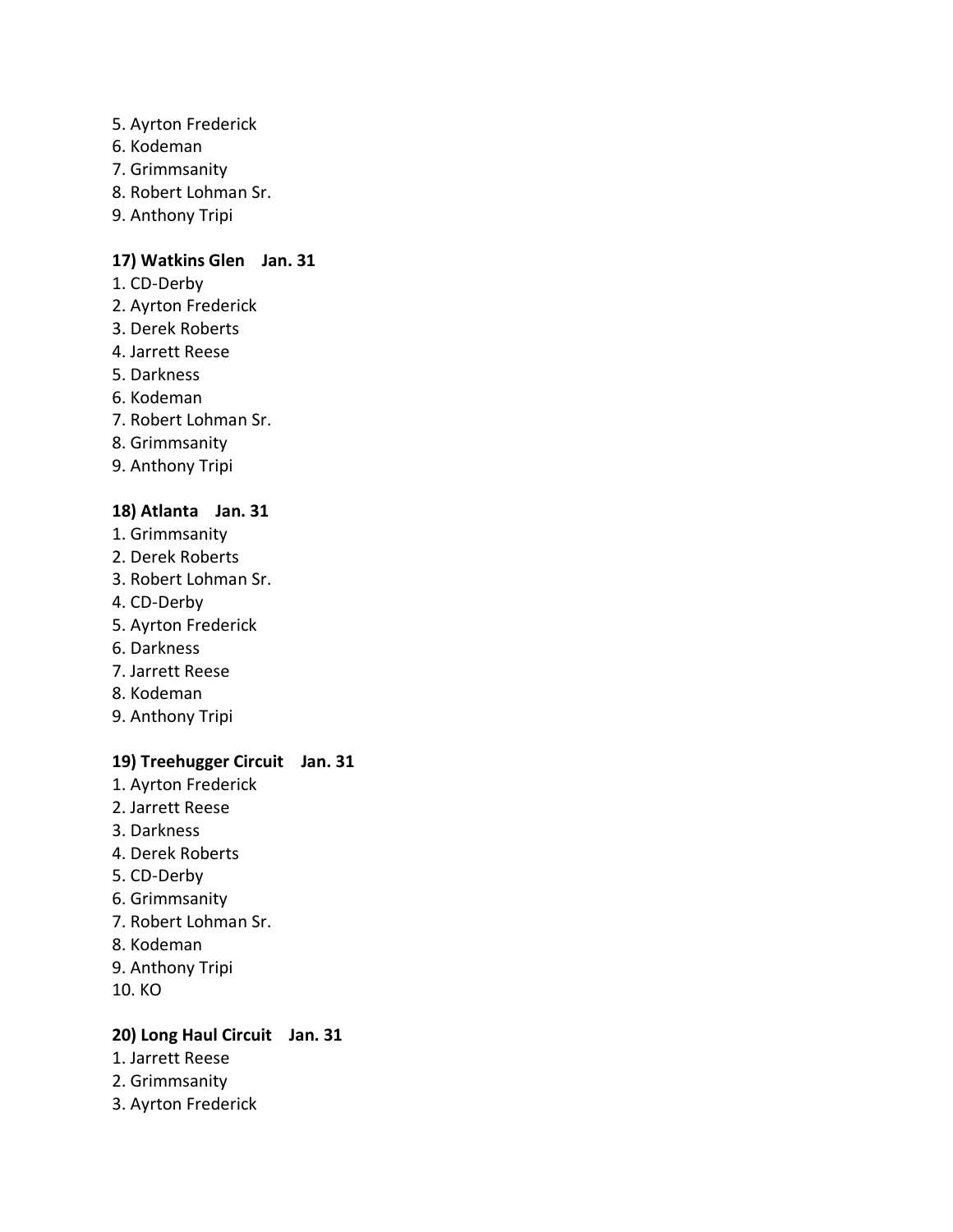4. Darkness 5. CD-Derby 6. KO 7. Anthony Tripi 8. Derek Roberts 9. Kodeman 10. Robert Lohman Sr.

# **21) Pocono Feb. 7**

- 1. Ayrton Frederick
- 2. KO
- 3. Jarrett Reese
- 4. Ian
- 5. Anthony Tripi
- 6. Mikhail
- 7. EvenSteven
- 8. CD-Derby
- 9. Darkness
- 10. General
- 11. Robert Lohman Sr.
- 12. Striker
- 13. Kodeman

#### **22) Richmond Feb. 7**

- 1. Anthony Tripi
- 2. CD-Derby
- 3. Jarrett Reese
- 4. Ian
- 5. EvenSteven
- 6. Mikhail
- 7. Ayrton Frederick
- 8. KO
- 9. General
- 10. Striker
- 11. Robert Lohman Sr.
- 12. Kodeman
- 13. Darkness

#### **23) Daily Globe Feb. 7**

- 1. Ayrton Frederick
- 2. Jarrett Reese
- 3. EvenSteven
- 4. Ian
- 5. CD-Derby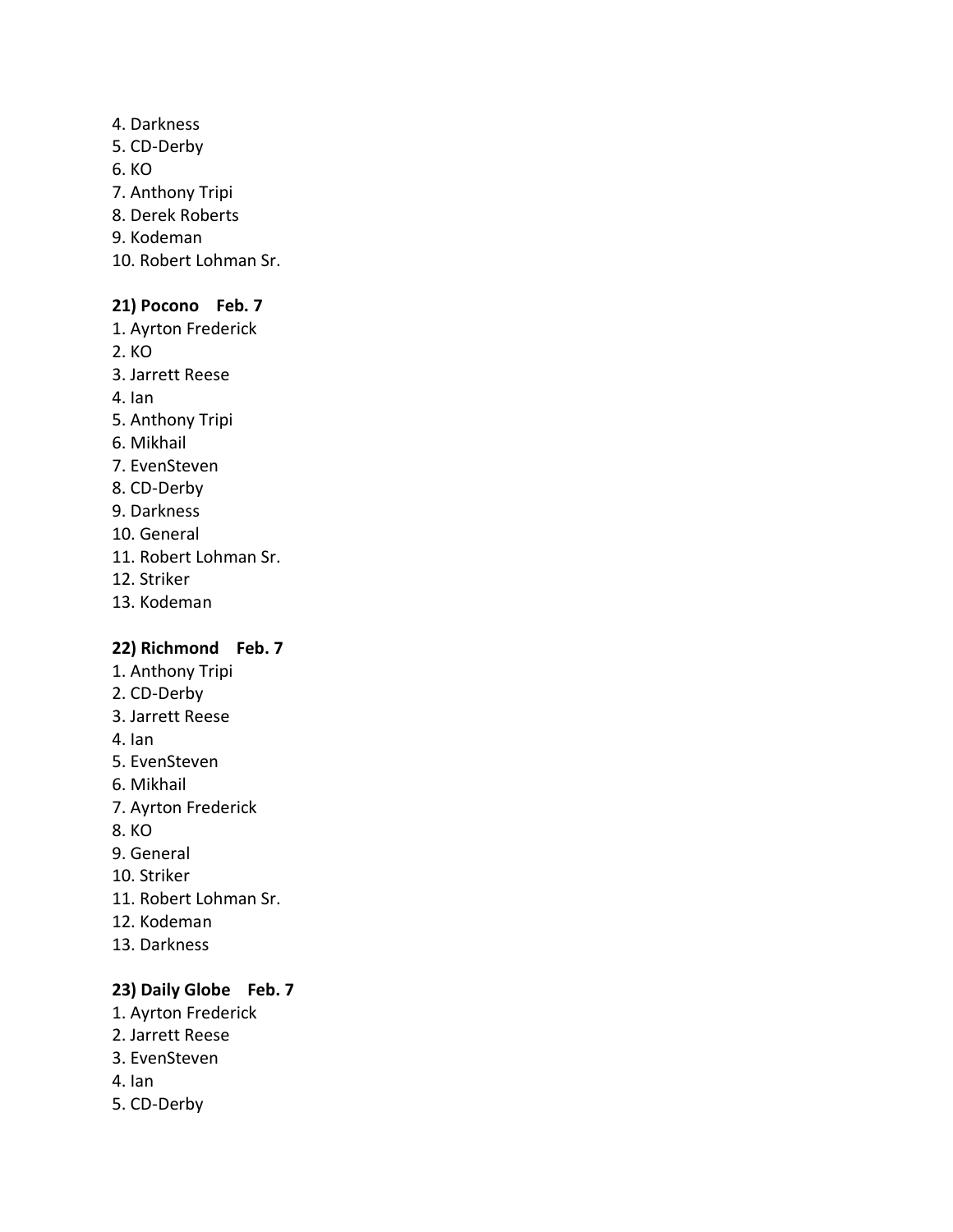- 6. Anthony Tripi
- 7. KO
- 8. General
- 9. Mikhail
- 10. Darkness
- 11. Striker
- 12. Robert Lohman Sr.

# **24) Clarington Feb. 7**

- 1. Ayrton Frederick
- 2. CD-Derby
- 3. EvenSteven
- 4. Jarrett Reese
- 5. General
- 6. Ian
- 7. Mikhail
- 8. KO
- 9. Anthony Tripi
- 10. Darkness
- 11. Robert Lohman Sr.
- 12. Striker

# **25) Sprunksville 500 Feb. 7**

- 1. Jarrett Reese
- 2. Anthony Tripi
- 3. Mikhail
- 4. KO
- 5. CD-Derby
- 6. EvenSteven
- 7. Ayrton Frederick
- 8. General
- 9. Robert Lohman Sr.
- 10. Striker
- 11. Darkness

# **26) Red Canyon Feb. 14**

- 1. CD-Derby
- 2. Ayrton Frederick
- 3. Jarrett Reese
- 4. Ian
- 5. General
- 6. Robert Lohman Sr.
- 7. KO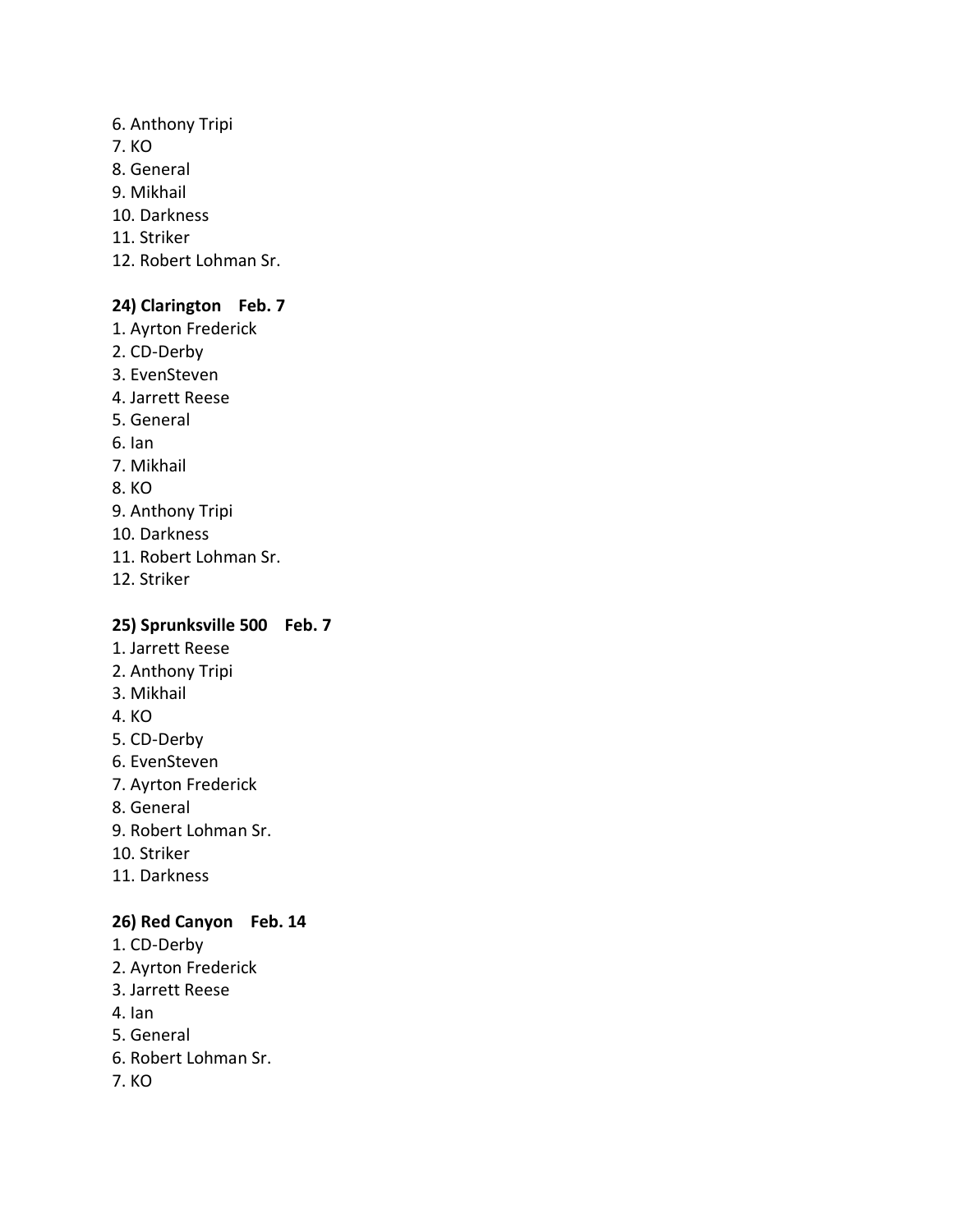#### **27) Dodge Raceway Feb. 14**

- 1. Jarrett Reese
- 2. CD-Derby
- 3. KO
- 4. Ayrton Frederick
- 5. Ian
- 6. General
- 7. Robert Lohman Sr.
- 8. Darkness

## **28) Myrtle Beach Feb. 14**

- 1. CD-Derby
- 2. Ayrton Frederick
- 3. Jarrett Reese
- 4. KO
- 5. Ian
- 6. General
- 7. Robert Lohman Sr.
- 8. Darkness

#### **29) Tour Di Beach Feb. 14**

- 1. Ayrton Frederick
- 2. Ian
- 3. Jarrett Reese
- 4. CD-Derby
- 5. KO
- 6. General
- 7. Darkness

#### **30) Tamiami G.P. Feb. 14**

- 1. Ayrton Frederick
- 2. CD-Derby
- 3. KO
- 4. Jarrett Reese
- 5. General
- 6. Darkness
- 7. Ian
- 8. Robert Lohman Sr.

# **2020 NOSSCAR American Muscle Series Final Standings**

- 1. Ayrton Frederick: 314 pts \*10 wins **\*CHAMPION \*ROTY**
- 2. CD-Derby: 313 pts \*10 wins